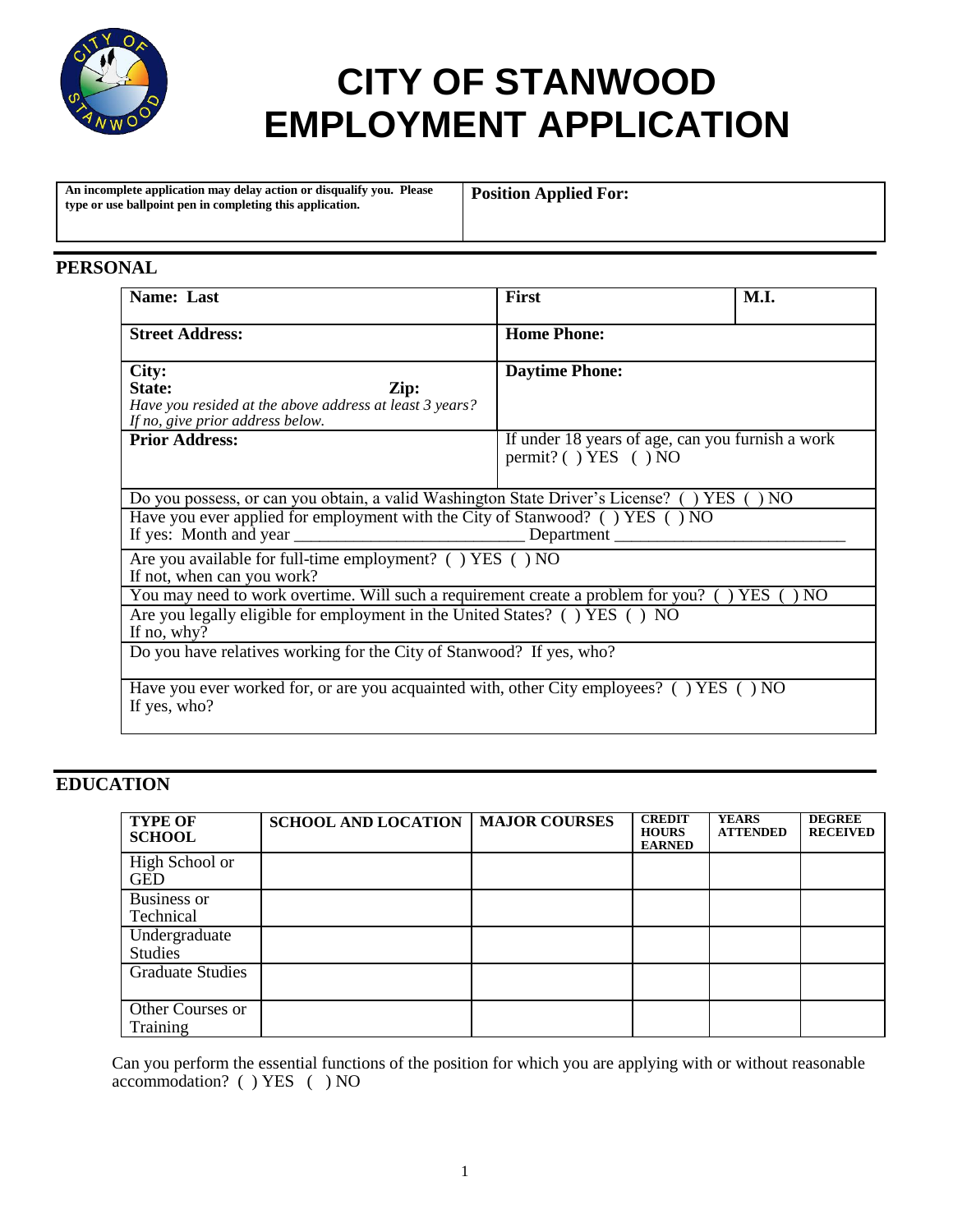Describe your abilities, knowledge and skills that qualify you for this position:

List your licenses or certificates (professional or trade licenses or certificates required for this position)

How did you hear about this position?

#### **WORK HISTORY**

Beginning with your present or most recent employment, list your work experience history for the last 10 years. Attach additional sheets as necessary. COMPLETE THE FOLLOWING SECTIONS EVEN IF YOU ARE SUBMITTING A RESUME IN ADDITION TO THIS APPLICATION. AN INCOMPLETE APPLICATION MAY DELAY ACTION OR DISQUALIFY YOU.

\_\_\_\_\_\_\_\_\_\_\_\_\_\_\_\_\_\_\_\_\_\_\_\_\_\_\_\_\_\_\_\_\_\_\_\_\_\_\_\_\_\_\_\_\_\_\_\_\_\_\_\_\_\_\_\_\_\_\_\_\_\_\_\_\_\_\_\_\_\_\_\_\_\_\_\_\_\_\_\_\_\_\_\_\_\_\_\_

**In evaluating your application, we may contact the employers listed below, unless you indicate those you do not want us to contact and state a reason.** 

| Employer's Name:                                                                 | From<br>To                                                   |
|----------------------------------------------------------------------------------|--------------------------------------------------------------|
| Address:                                                                         | Supervisor:                                                  |
| Phone:                                                                           | <b>Position Title:</b>                                       |
| <b>Primary Duties:</b>                                                           |                                                              |
| Hours worked per week:                                                           | Number of employees supervised by<br>you:                    |
| Reason for leaving (if still employed, indicate reason for wanting to<br>leave): | May we contact your employer?<br>If no, please state reason. |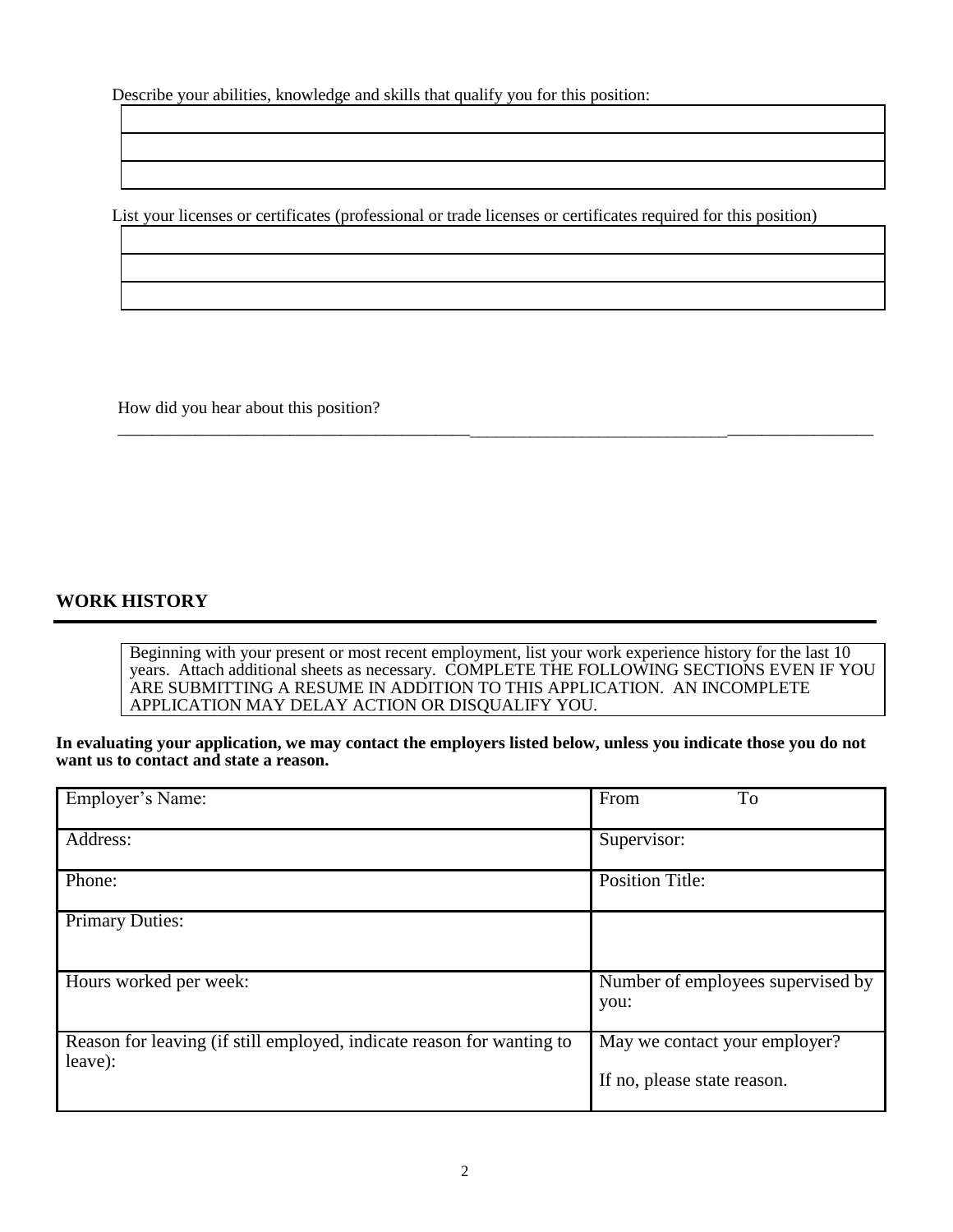| Employer's Name:                                                                 | From<br>To                                                   |
|----------------------------------------------------------------------------------|--------------------------------------------------------------|
| Address:                                                                         | Supervisor:                                                  |
| Phone:                                                                           | <b>Position Title:</b>                                       |
| <b>Primary Duties:</b>                                                           |                                                              |
| Hours worked per week:                                                           | Number of employees supervised by<br>you:                    |
| Reason for leaving (if still employed, indicate reason for wanting to<br>leave): | May we contact your employer?<br>If no, please state reason. |

| Employer's Name:                                                      | To<br>From                        |
|-----------------------------------------------------------------------|-----------------------------------|
|                                                                       |                                   |
| Address:                                                              | Supervisor:                       |
|                                                                       |                                   |
| Phone:                                                                | <b>Position Title:</b>            |
|                                                                       |                                   |
| <b>Primary Duties:</b>                                                |                                   |
|                                                                       |                                   |
|                                                                       |                                   |
| Hours worked per week:                                                | Number of employees supervised by |
|                                                                       | you:                              |
|                                                                       |                                   |
| Reason for leaving (if still employed, indicate reason for wanting to | May we contact your employer?     |
| leave):                                                               |                                   |
|                                                                       | If no, please state reason.       |
|                                                                       |                                   |

| Employer's Name:                                                                 | From<br>To                                                   |
|----------------------------------------------------------------------------------|--------------------------------------------------------------|
| Address:                                                                         | Supervisor:                                                  |
| Phone:                                                                           | <b>Position Title:</b>                                       |
| <b>Primary Duties:</b>                                                           |                                                              |
| Hours worked per week:                                                           | Number of employees supervised by<br>you:                    |
| Reason for leaving (if still employed, indicate reason for wanting to<br>leave): | May we contact your employer?<br>If no, please state reason. |

Were you known by a different name by any of the above employers or educational institutions? ( ) YES ( ) NO If yes, please identify the employer or educational institution and state the name by which you were known:

\_\_\_\_\_\_\_\_\_\_\_\_\_\_\_\_\_\_\_\_\_\_\_\_\_\_\_\_\_\_\_\_\_\_\_\_\_\_\_\_\_\_\_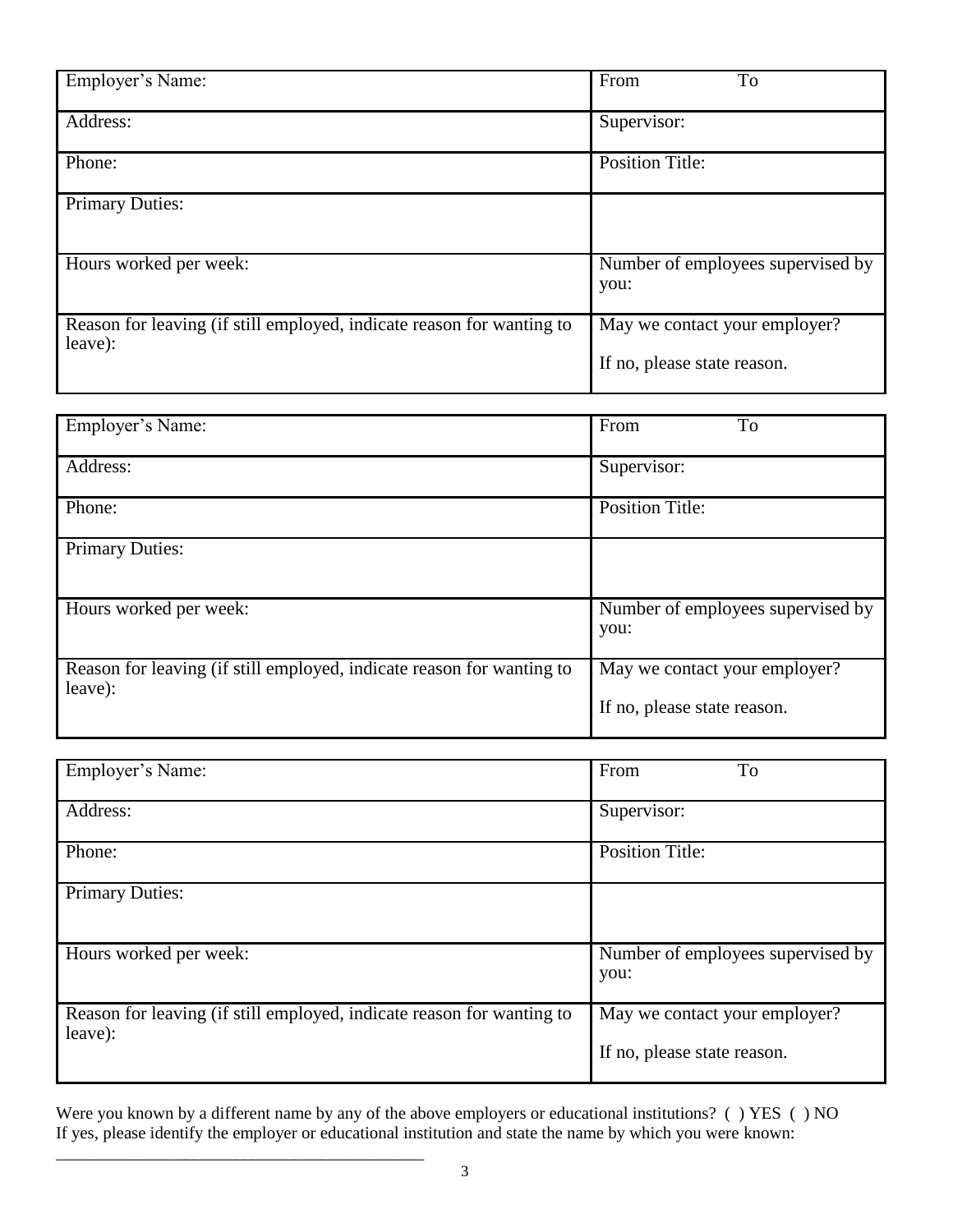### **DRIVER'S RECORD STANDARDS**

 Applicants for positions in which the employee is expected to operate a motor vehicle must be at least 18 years old, and will be required to present a valid Washington State driver's license with any necessary endorsements. Driving records of applicants will be screened. Applicants will be disqualified under the following circumstances:

- Violations: More than two moving traffic violations within the preceding three years; or reckless driving violations within the preceding five years; or driving while intoxicated within the preceding five years.
- Accidents: More than one motor vehicle accident within the preceding three years for which the applicant received a traffic or criminal citation and was convicted, forfeited bail, or entered a plea of "guilty," or "nolo contendere."

### **ACCOMMODATION**

 If you need accommodation in order to complete or participate in the application or interview process, please notify the Human Resources Office at (360) 454-5221.

## **EQUAL EMPLOYMENT OPPORTUNITY**

 It is the policy of the City of Stanwood to provide equal opportunity for employment to all individuals regardless of race, color, religion, sex, national origin, age, veteran status, marital status, political affiliation, sexual orientation, the presence of sensory, mental or physical disability, or other basis prohibited by federal, state or local law. This policy applies to all areas of employment, including, but not limited to, recruitment, selection, placement, retention and separation.

## **AT-WILL STATUS**

 I understand that, if employed, I am employed "at-will" and the employment relationship between the City of Stanwood and me can be terminated with or without cause and with or without notice at any time by either the City or me.

#### **SIGNATURE AND ACKNOWLEDGEMENT**

 I, the below-signed, make this application as an inducement to this Employer to evaluate my application and to employ me. I have read this completed application, including the Equal Employment Opportunity statement, and I certify that entries made by me are without omission and are a full, truthful account of my present and past activities. I authorize and give the right to the City of Stanwood to make a thorough, vigorous investigation of all entries made on this form by me and other materials I have provided. Any false or misleading statement or entry on this form and other material I have provided will result in my immediate termination, if I am employed. I agree to prompt payroll deduction of overpayments made to me or amounts owed to the City of Stanwood.

| Date: | This is a legal document, read it carefully before<br>signing. |
|-------|----------------------------------------------------------------|
|       | Signature:                                                     |
|       |                                                                |